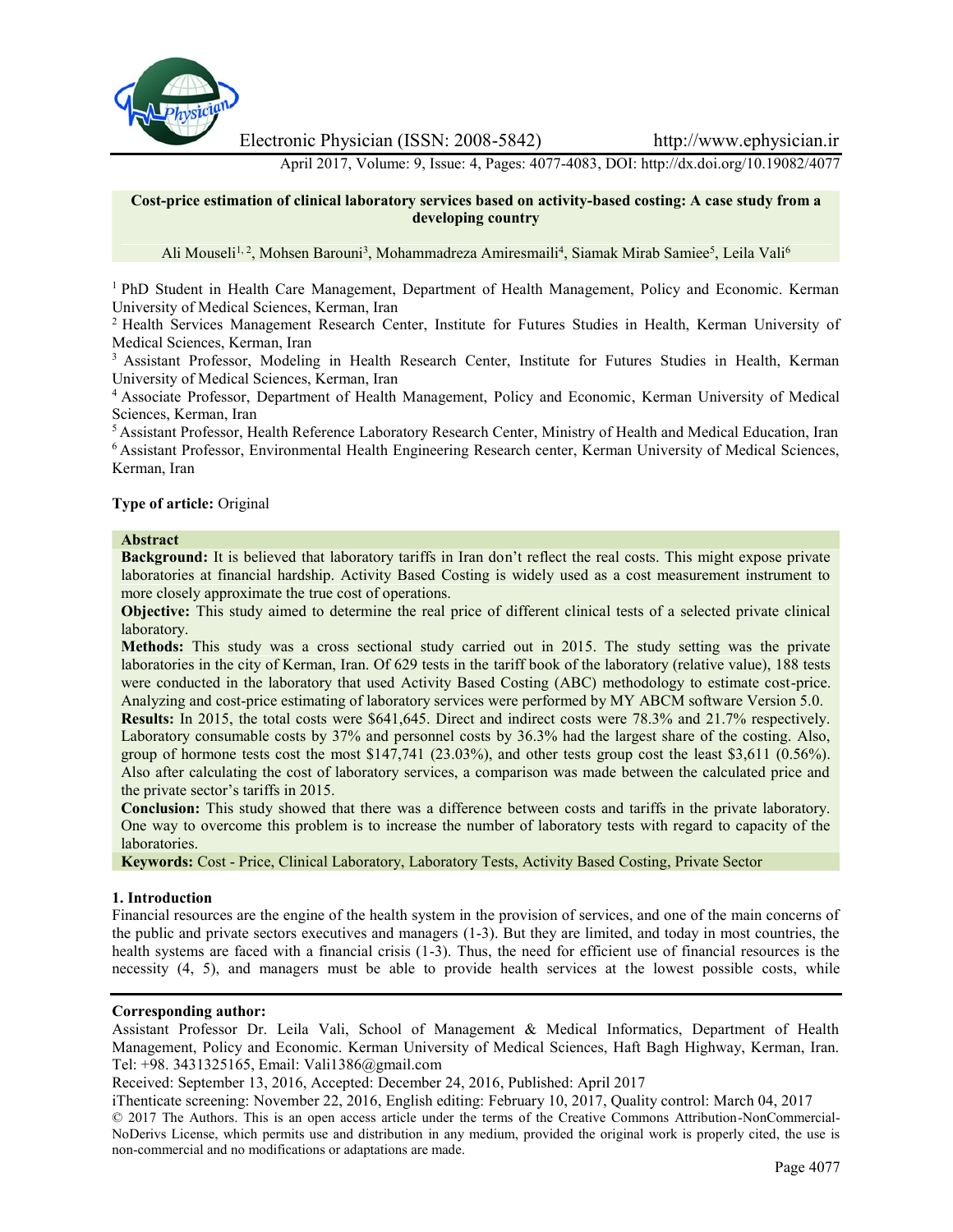endeavoring to maintain quality (6, 7). Also, they should be aware of the cost of health services, and know how to allocate available resources (6, 7). But despite this important issue, in many developing countries, health system resources are badly managed, and a lot of them are wasted (8). One of the most widely used parts of the health system is the clinical laboratories department, as they provide diagnostic services through a variety of tests (9, 10). Laboratories play a key role in helping health care providers in clinical decisions for patients, and as a consequence, 60% to 70% of diagnoses are based on the results of laboratory tests (11, 12). In recent years, the demand for laboratory services has dramatically increased due to developments of new diagnostic tests and extensive advances in laboratory technologies (13). This issue along with direct and indirect costs of laboratory services has led to an increase of laboratory costs (3). Today, laboratory services account for around 10% of total costs of health system (11). Thus, laboratories, as an integral part of the hospital environment, should be looking for scientific ways to analyze and control costs (1, 2). Cost analysis plays an important role in policy making, and helps laboratory managers to develop appropriate strategies for real costing (14). This should be done accurately and based on scientific and economic methods (10, 11); otherwise, it could have undesirable effects on the continuity of services delivery due to high costs of equipment and consumable materials (1, 14). Cost control requires knowledge of resources and expenditure by the various sections of the laboratory, which can be achieved through access to systematic information in regard to expenses and activities and by using scientific methods of costing and its analysis. In this regard, Activity Based Costing (ABC), through considering the causal relationship between costs and activities, and providing managerial information in the form of financial criteria, is more useful than traditional accounting methods. ABC clearly reflects manpower, equipment, and activities of the section (15-17), provides real and accurate costs, and leads to increased efficiency, effectiveness and eventually achievement of the strategic objectives of the laboratory (18). Also with this method, direct and indirect costs for providing laboratory services can be determined. Furthermore, laboratory managers should identify the costly areas and estimate their costs against gained profit (1, 2, 19, 20). The city of Kerman, Iran with an area of 45,401 square kilometers and a population of around 750 thousand people, contains 61 laboratories. In 2015, 5,950,000 tests were conducted in the laboratories of the city which cost over \$12,535,049 (21). Since the number of laboratories increases every day and requested laboratory tests are also on the rise, it is expected that costs will also increase. Given the test price rise by inflation, some of these laboratories are not cost-effective due to the increased costs (21). This situation is at its worst in private laboratories. Kerman city has 34 private laboratories. The studied laboratory is one of the largest, with comprehensive coverage of most tests. In 2015, of the 84,515 persons referred, a total 591,607 tests were performed. In this year, the cost of performing these tests increased by more than 30 percent, while tariffs rose by only 7 to 8 percent (21). Therefore, the disproportion between increasing costs with determined tariffs will lead the laboratory to be unprofitable in the near future. Accordingly, the present study was conducted to estimate the costprice of laboratory services in private sector to provide basis for making real tariff.

#### **2. Material and Methods**

This cross-sectional study was conducted in 2015. The study setting was the 34 private laboratories in the city of Kerman, Iran. A private laboratory was selected in which, according to data of insurer institutions, most tests are performed, and due to easy access, a large number of patients referred. The most important fixed parameters used in this study included; laboratory area (153 square meters), three technical personnel, 4 support personnel, 2 service personnel and 1 pathologist in charge. Also, the monthly salary of the laboratory technician was \$1,979, technical personnel were \$330, and service personnel were \$990 and Logistical personnel were receiving \$264 per month. Of the 629 tests in the Laboratory's tariff book (relative value), 188 in 12 groups were performed in the studies laboratory, including: admission and sampling (4 tests), urine analysis (6 tests), clinical chemistry (38 tests), specialized clinical chemistry (21 tests), hormones (32 tests), tumor markers (6 tests), hematology (8 tests), coagulation (7 tests), blood banks (4 tests), serology and immunology (51 tests), microbiology (8 tests) and other tests (3 tests). In this study, all tests were used to calculate cost-price of the services. Calculating of the cost-price was performed using Activity Based Costing (ABC) methodology. All data and variables recorded in the relevant forms were first entered separately into Microsoft Excel, and after processing, the results were entered into MyABCM software version 5.0 to estimate the cost-price. Total cost was equal to: "Total Cost =  $\Sigma$  Personnel cost + consumable goods  $cost + Depreciation cost + Building opportunity-cost + Energy cost + other cost$ . Total cost was calculated based on ABC through the following steps (Figure 1):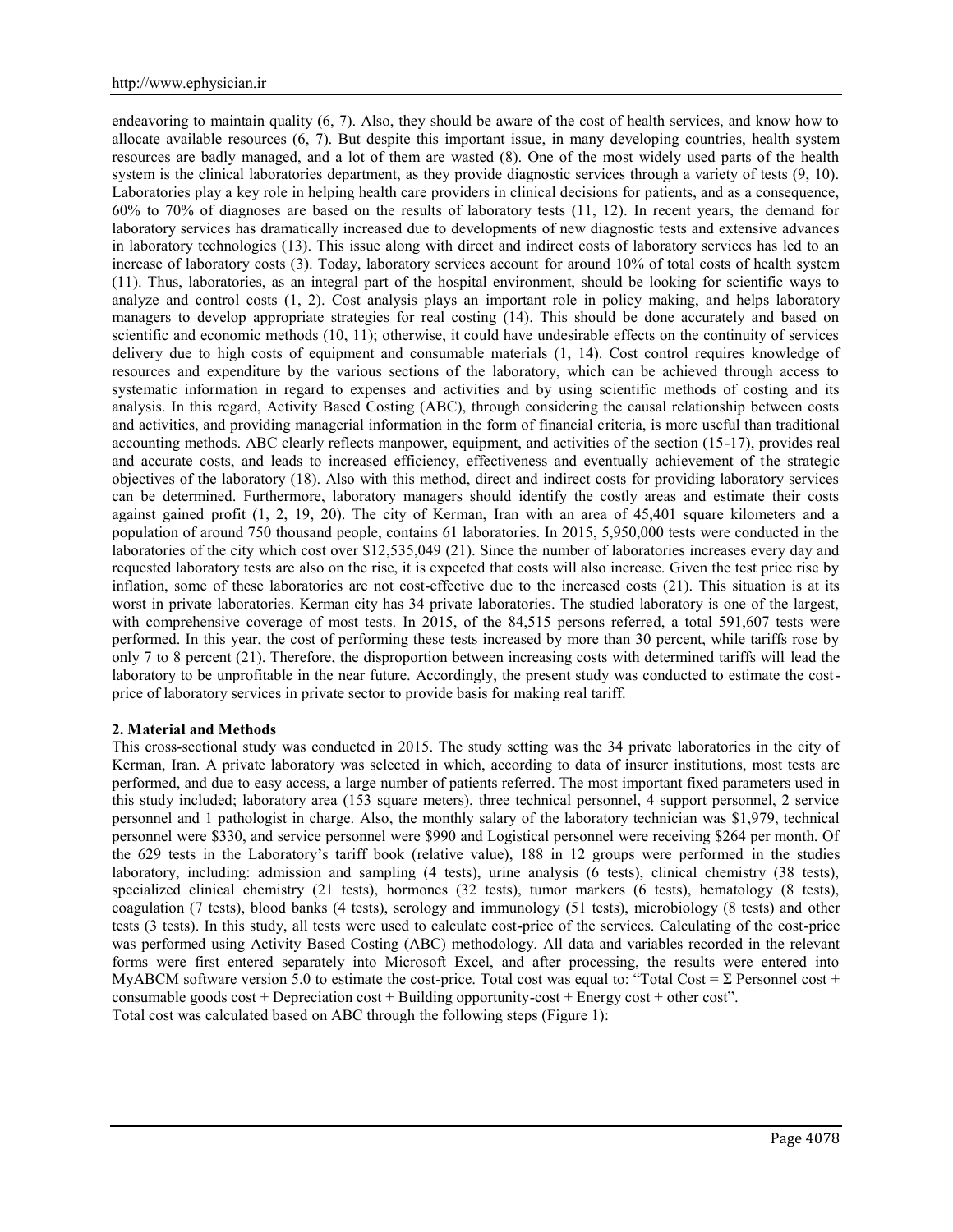

**Figure 1.** Activity Based Costing (ABC) Steps

**Step 1:** At this stage, activity centers were defined. An activity is a duty to achieve a set goal through man or machine, or a combination of both (2). Activity centers are places where all the tasks are done. The main factor in defining activities is their costs. Activity centers also have direct and indirect costs (14). Interview and observation methods were used to identify the centers of activity.

**Step 2:** At this stage, cost centers were classified, based on the type of operation they were undertaking. In this study, the direct cost centers were; human resources, consumable goods and depreciation costs, and indirect cost centers included; overhead costs, including administrative costs, energy, and so on.

**Step 3**: At this stage, output of each center was identified. In other words, this stage meant to identify output of each center. For instance: the output of hematology laboratory might be different. Since each center has different output with its own price, to do costing, cost centers were classified based on their own output, then costing process was initiated based on outputs (14).

Step 4: At this stage, costing was performed for each cost center. After studying and analyzing available evidence and documents, the costs related to each cost center (including; human resources, materials, equipment, depreciation, food and overhead costs) were determined. Costing basis for each cost center was the number of tests for human resources, consumable goods and depreciation cost and their space  $(m<sup>3</sup>)$  for energy costs.

**Step 5:** At this stage, the calculated costs for each activity center was dedicated to the final cost centers.

**Step 6:** At this stage, the cost price was determined for each output. After identifying the costs related to the final cost centers or centers with output, cost price for each output was calculated by dividing the total allocated costs to each cost center, by a defined output for the center. The result of this calculation was the cost price of each output (22).

**Step 7:** Finally, at this stage, the costs of each cost center and share of each of the cost centers were compared and determined.

In this study, depreciation cost was calculated by the straight-line method; by dividing the cost of fixed assets' depreciation by assets' expected useful life. The useful life of equipment was calculated as approximately 10 to 15 years. Sharing basis for the cost center included; human resources, consumable goods and depreciation costs for the number of carried out tests and the amount of energy used for space (cubic meters). According to the Central Bank of the Islamic Republic of Iran at the time of the study, each US Dollar was equal to 30,315 Iranian rials. After calculating the cost of laboratory services, a comparison was made between the calculated price and the private sector's tariffs in 2015.

# **3. Results**

In this study, the costs of different tests of the laboratory were calculated using ABC. As is shown in Table (1), in the studied laboratory, direct and indirect cost centers were \$502,336 (78.3%) and \$139,309 (21.7%) respectively. Also, the depreciation cost of specialized equipment required for all laboratory tests was \$32,327, the depreciation costs of other equipment was \$20,954, the cost of consumable goods was \$237,382, cost of professional human resources was \$160,098, cost of logistics was \$72,529, energy cost was \$3,394, the cost of rent was \$69,024, the cost of quality control was \$39,987 and other costs were \$5,950. Other costs were included; residual, council tax, repair and maintenance, hardware and software setup. In the studied laboratory, consumable goods cost the most  $$237,382$  (37%) and energy cost the least  $$3,394$ , (0.5%), (Table 1). The cost of consumable goods and labor in the laboratory had the biggest share with; 37% and 36.3% respectively, (professional manpower 25% and logistical 11.30%). In another part of this study, the calculation of the cost price and the cost of each of the test groups performed in the laboratory are being done. In this study, urine analysis cost \$27,134 which accounted for 4.23% of the total costs. Admission and sampling group cost (\$20,966) which accounted for (3.27%), specialized clinical chemistry cost \$75,594, (11.78%), hormones group cost \$147,741, ( 23.03%), tumor marker group cost \$15,398, (2.40%), coagulation group cost \$17,866, (2.78%), blood bank group cost \$8,968, (1.40%), hematology group cost \$50,925, ( 7.94%), serology and immunology group cost \$104,909, (16.35%), microbiology group cost \$34,831, (5.43%), and clinical chemistry group cost \$133,702, (20.84%) of the total costs. In the studied laboratory, group of Hormones test cost the most at \$147,741 (23.03%) and the group of other tests cost the least at \$3,611, (0.56%), (Table 2).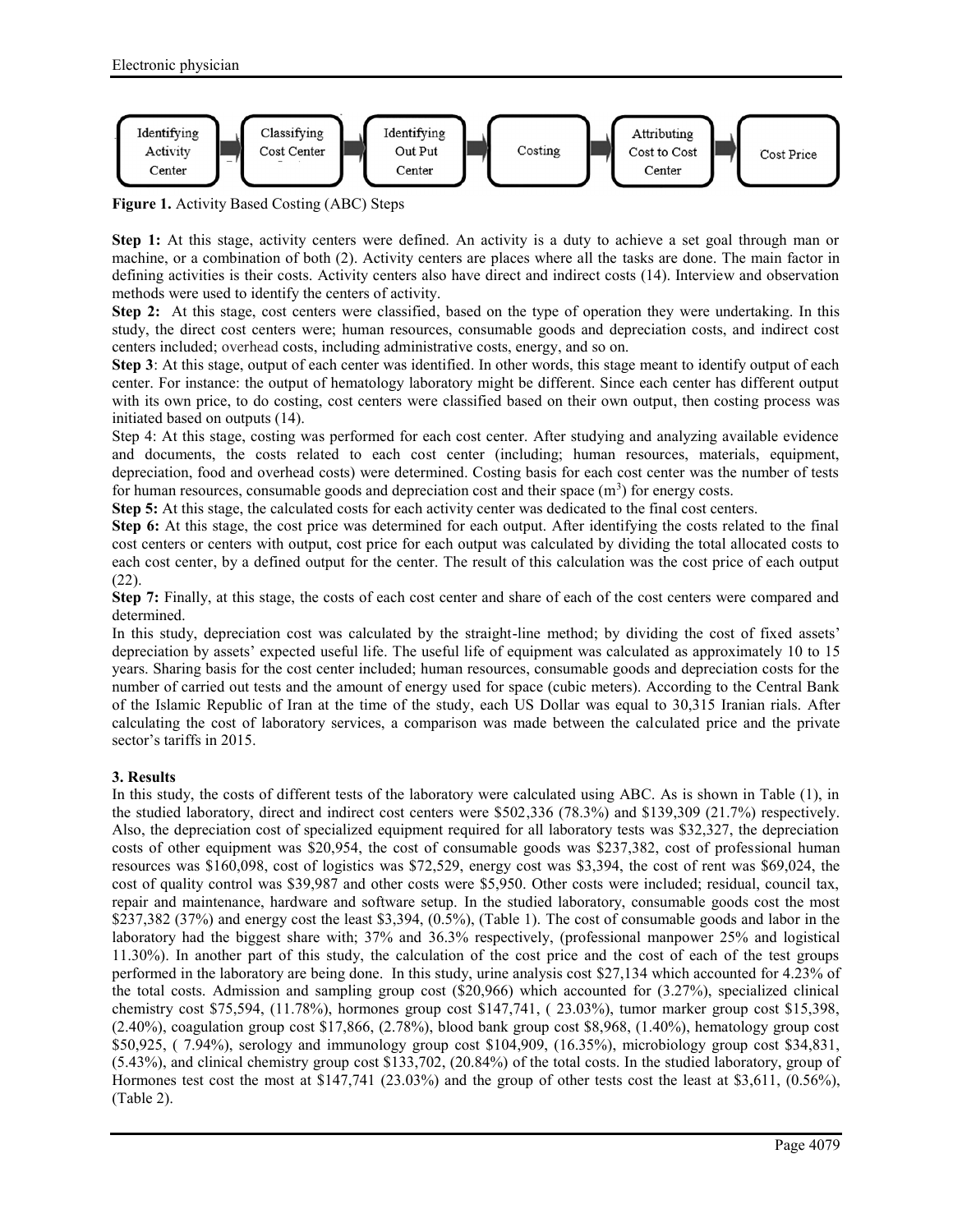| <b>Cost Centers</b>  |                                       | Cost Amount (USD) | Cost sharing from total costs $(\% )$ |
|----------------------|---------------------------------------|-------------------|---------------------------------------|
| Direct Cost          | Consumable Goods                      | 237,382           | 37.0                                  |
| Centers              | Depreciation of Specialized Equipment | 32,327            | 5.0                                   |
|                      | Professional Human Resources          | 160,098           | 25.0                                  |
|                      | Logistical Human Resources            | 72,529            | 11.3                                  |
| <b>Indirect Cost</b> | Energy                                | 3.394             | 0.5                                   |
| Centers              | <b>Quality Control</b>                | 39,987            | 6.2                                   |
|                      | Rent                                  | 69,024            | 10.8                                  |
|                      | Depreciation of Other Equipment       | 20,954            | 3.3                                   |
|                      | Other                                 | 5,950             | 0.9                                   |

**Table 1.** Direct and Indirect Cost Centers in studied Laboratory (2015).

|  | Table 2. Total Cost of studied laboratory based on separate laboratory tests (2015) |  |  |  |
|--|-------------------------------------------------------------------------------------|--|--|--|
|  |                                                                                     |  |  |  |

| Group of laboratory tests      | Cost Amount (USD) | Cost sharing from total costs $(\% )$ |  |  |  |
|--------------------------------|-------------------|---------------------------------------|--|--|--|
| <b>Admission and Sampling</b>  | 20,966            | 3.27                                  |  |  |  |
| Urine Analysis                 | 27,134            | 4.23                                  |  |  |  |
| Clinical Chemistry             | 133,702           | 20.84                                 |  |  |  |
| Specialized Clinical Chemistry | 75,594            | 11.78                                 |  |  |  |
| Hormones                       | 147,741           | 23.03                                 |  |  |  |
| <b>Tumor Markers</b>           | 15,398            | 2.40                                  |  |  |  |
| Hematology                     | 50,925            | 7.94                                  |  |  |  |
| Coagulation                    | 17,866            | 2.78                                  |  |  |  |
| <b>Blood Bank</b>              | 8,968             | 1.40                                  |  |  |  |
| Serology and Immunology        | 104,909           | 16.35                                 |  |  |  |
| Microbiology                   | 34,831            | 5.43                                  |  |  |  |
| Other                          | 3,611             | 0.56                                  |  |  |  |
| <b>SUM</b>                     | 641.645           | 100                                   |  |  |  |

# **4. Discussion**

According to the results of this study, the cost of consumable goods and labor in the laboratory had the greatest share with; 37% and 36.25% respectively, (professional manpower 24.95% and logistical 11.30%). According to a Negrini et al. study in a hospital in Europe (23), Mehrol Hasani et al. in a laboratory of Shafa hospital in Kerman (3), Antonella et al. in the laboratory of Lacor hospital in Uganda (24), Nasirpour et al. in the laboratory of Vali-e asr hospital in Tehran (14), Zamandi et al. in Tehran Imam Reza Hospital's hematology unit (25) and Hadian et al. in Fatimia hospital in Semnan (26), the cost of consumable goods were; 22%, 21.1%, 21%, 15%, 8.4% and 2% respectively, labor costs were; 49%, 74.2%, 17%, 44%, 33.5% and 48% of the total costs respectively. Also, according to a Torabi et al., study which was conducted in the Golestan Hospital's radiology in Ahvaz, human resources accounted for the most costs (43.3% of all costs) (27). The high cost of consumable goods in the studied laboratory, compared to above mentioned studies, could be due to the high number of client visits that led to an increase in variables costs such as consumable goods. While, in the above mentioned studies, the costs of human resources as a fixed cost, has been accounted for the most costs. According to study results, the energy cost of \$3,394 accounted for 0.53% of the total cost of the laboratory. In the studies of Nasirpour et al. (14), Mehrol Hasani et al. (3), Negrini et al. (23), Zamandi et al. (25), Sabermahani et al. (28) and Mohammadi et al. (29) the energy costs accounted for 5%, 0.19%, 3.5%, 0.006%, 0.32% and 15% of the total costs respectively. As energy cost is a fixed cost, and government provides subsidies for the energy, and also as Iran is very rich in energy, the cost in the present study is similar to above mentioned studies. Based on the results, depreciation cost of the specialized and regular equipment accounted for \$69,797, which was 10.73% of the total cost of laboratory. In the studies of Hadian et al. (26), Nasirpour et al. (14), Mehrol Hasani et al. (3), Negrini et al. (23), Zamandi et al. (25), Antonella et al. (24) and Mobasheri et al. (30) the costs of depreciation were reported as; 6.7%, 17%, 2.80%, 7.4%, 6.5%, 17% and 13.7% of the total cost of equipments respectively. The high depreciation costs of the laboratory equipment could be due to their functional nature. Since the equipment is an expensive asset and has a relatively high depreciation, the costs of equipment depreciation have been reported high in this study and above mentioned studies. The results of present study showed that, the cost of rent was \$69,024 which accounted for 10.76% of the total cost of laboratory. In a Hadian et al. study, the cost of building accounted for 42% of the total costs (26). The high cost of rent in the studied laboratory was due to the location of the laboratory, as it is situated in an expensive part of the city in which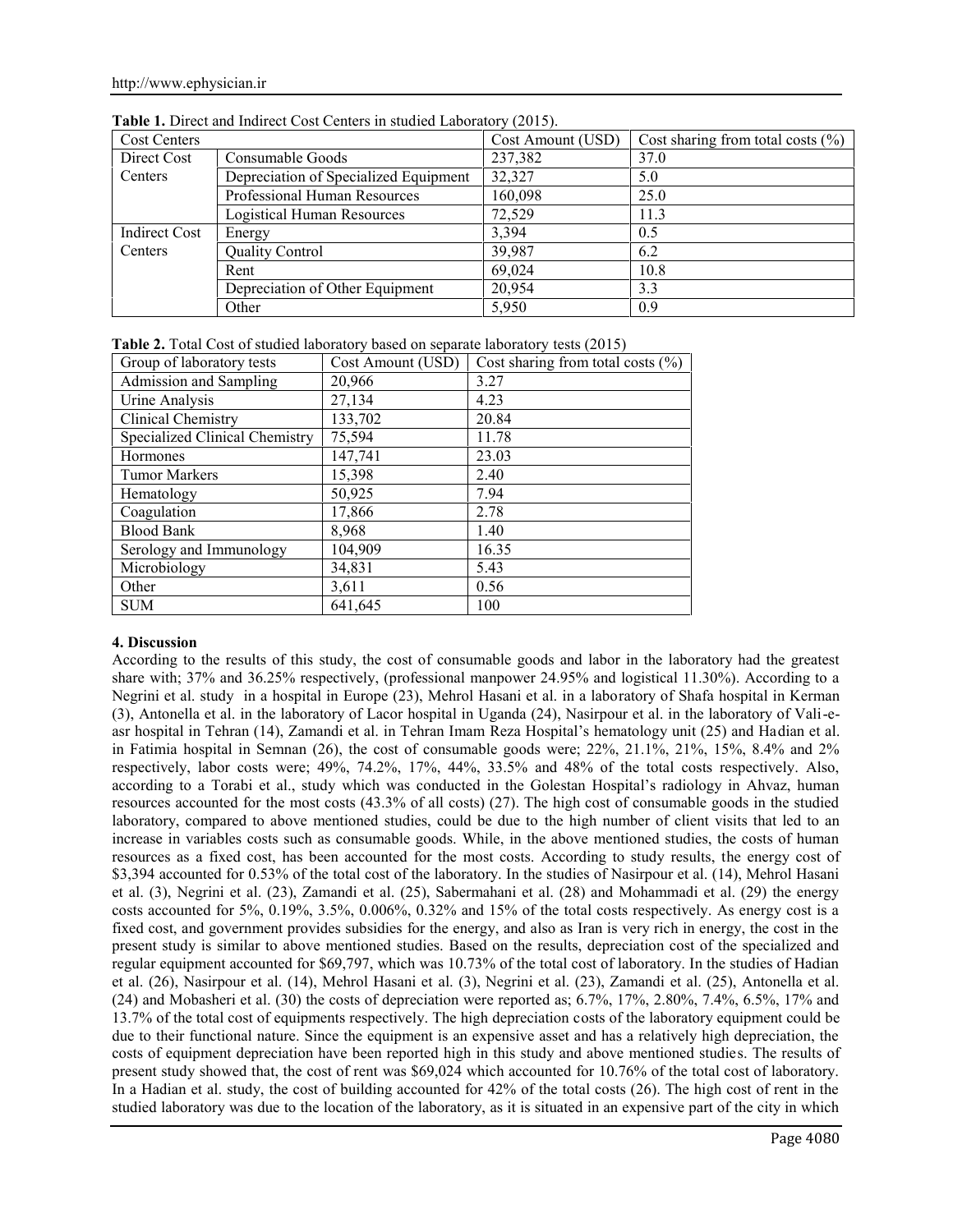the price of land is very high. Quality control cost in the present study was \$39,987 which accounted for 6.23% of the total cost of laboratory. The high cost of quality control is due to the important role it plays in laboratory services, thus, in order to be certain, regarding different aspects of quality in the performed tests, quality of services should be considered, as despite the high costs, in the long term, could significantly increase revenues in the laboratory. Other costs in the study were \$5,950 which accounted for 0.93% of the total cost of laboratory. Antonella et al. in their study showed that 45% of the total expenses of Lacor hospital were related to the general expenses (24). Since in the present study, other costs included expenses such as; residual, council tax, maintenance and repairs, and hard and software costs, it should be considered that, laboratory is costly and these expenses are inevitable to ensure quality of services provided in the laboratory. In another part of this study, the calculation of the cost price and the cost of each of the test groups performed in the laboratory, are being discussed. In this study, urine analysis cost \$27,134 which accounted for 4.23% of the total costs. In the Nasirpour et al. study, 29.9% of the total cost was related to urine analysis (14). The low cost of urine analysis tests could be due to lower demand for this test by clients. In this study, admission and sampling group cost (\$20,966) which accounted for (3.27%), specialized clinical chemistry cost \$75,594 (11.78%), hormones group cost \$147,741 (23.03%), tumor marker group cost \$15,398 (2.40%), coagulation group cost \$17,866 (2.78%), blood bank group cost \$8,968 (1.40%), hematology group cost \$50,925 (7.94%), serology and immunology group cost \$104,909, (16.35%), microbiology group cost \$34,831, (5.43%), and clinical chemistry group cost \$133,702, (20.84%) of the total costs. In the Nasirpour et al. study, hematology group cost \$31,854 which accounted for (1.80%) of total costs, serology and immunology group cost \$242,307 (13.67%), microbiology group cost \$58,914 (3.32%), and clinical chemistry group cost \$923,202 (52.08%) of the total costs (14). The amount of costs of each test group in studied laboratory were proportional to the number of client's visits and performed tests, therefore, the amount of cost has a rational figure and shows the amount of client's demand for each test group.

### **5. Conclusions**

In this study, using Activity Based Costing method, it was found that there was a difference between cost-price and tariffs in private sector. In other words, tariffs have not been determined based on scientific and economic methods and they are less than the real costs of laboratory services in private sector. This has led to studied laboratory facing a budgetary deficit. Findings of current study can be used for cost-price estimating of laboratory services based on defined scientific steps, and consideration of all costs (direct and indirect) and developed tariffs actually and reasonably. It is suggested to overcome the budgetary deficit and financial problems of laboratories due to low tariffs, is to utilize maximum capacity of laboratories by increasing the number of laboratory tests as much as possible. Also, it can be done by decreasing cost-price of laboratory services through the use of appropriate human resource management techniques, multitask delegation to specialized personnel, using fully automatic equipment and devices, and implementing efficient inventory control techniques. Finally, it should be noted that this study may not be representative of the entire range of tests in any other laboratories in the country. Therefore, conducting complementary research on cost-price estimation in governmental and nongovernmental laboratories by using other methods, could be appropriate path for future research on this topic.

#### **Acknowledgments:**

This study is a part of a Ph.D. thesis in health care management at Kerman University of Medical Sciences. We thank Dr Mohammad Jafari Sirizi director of Iran health insurance organization, Kerman Office, for his kind assistance in different stages of the study.

# **Conflict of Interest:**

There is no conflict of interest to be declared.

# **Authors' contributions:**

AM conceived the study, participated in data collection and data analysis, as well as preparation of the manuscript. MB contributed to the development of data collection, carried out data analysis, and contributed to the writing and several edits of the manuscript. MA contributed to the writing and several edits of the manuscript, and contributed to the writing of the manuscript. SS participated in the design of study and contributed to the writing and editing of the manuscript. LV participated in study design, contributed to data analysis and writing of the manuscript, and is guarantor. All authors read and approved the final version of paper.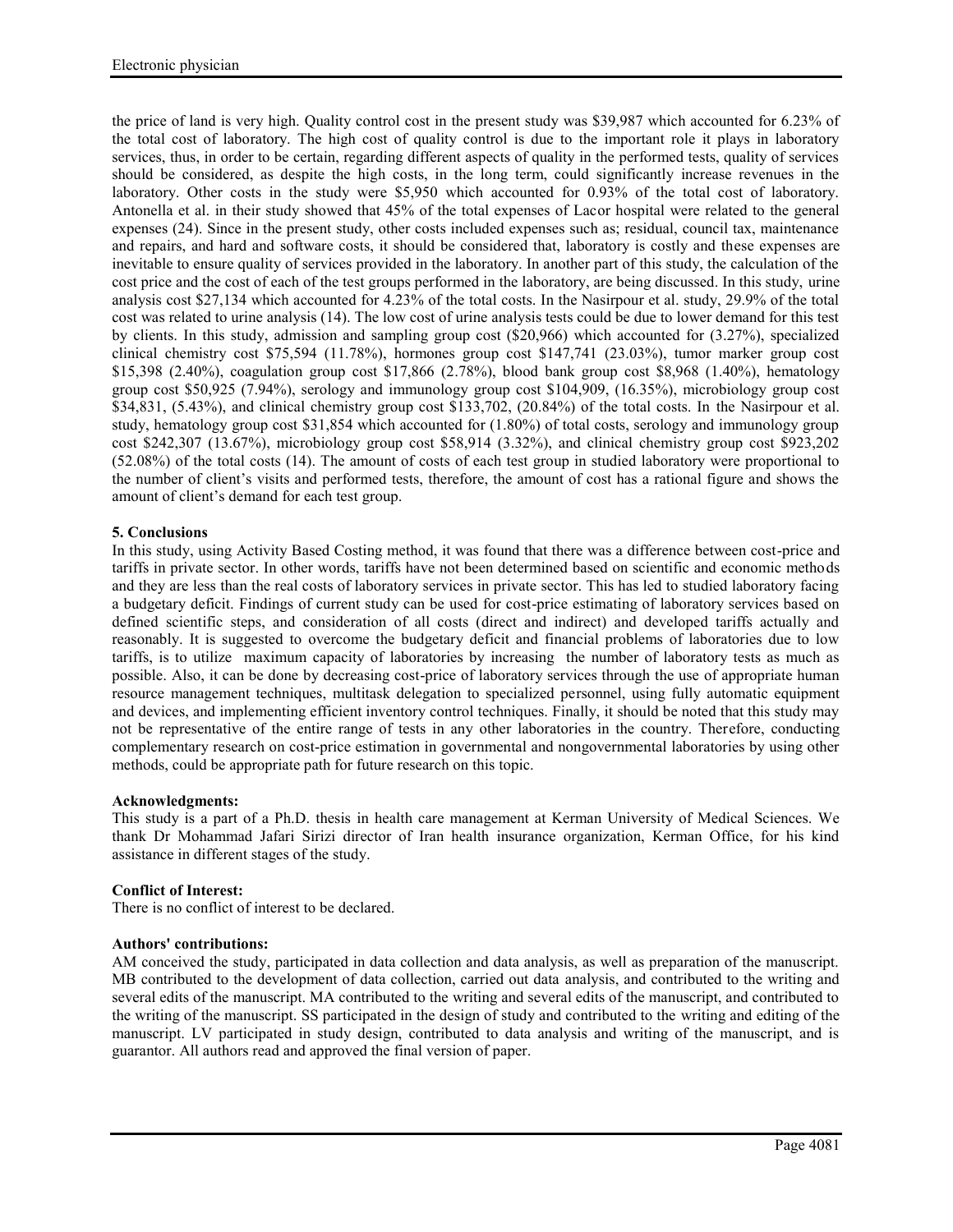### **References:**

- 1) Jafari Sirizi M, Barouni M, Saber Mahani A. Analysis of Cost Price and Net Profit of Paraclinic Services in Private and Public Sectors: A Case Study of Kerman City 2014. Journal of Health Management and Informatics. 2015; 2(4): 138-43.
- 2) Yusefzadeh H, Ghaderi H, Bagherzade R, Barouni M. The efficiency and budgeting of public hospitals: case study of iran. Iran Red Crescent Med J. 2013; 15(5): 393-9. doi: 10.5812/ircmj.4742. PMID: 24349726, PMCID: PMC3838648.
- 3) Mehrolhassani MH, Heidari MR, Rahimi Z, Emami M. Cost Price Estimation of Clinical Laboratory Services in Shafa Hospital based on Activity-based Costing, Kerman, 2011. Quarterly Journal of Sabzevar University of Medical Sciences. 2014; 21(4): 587-95.
- 4) Abolhallaje M, Jafari M, Seyedin H, Salehi M. Financial Management Reforms in the Health Sector: A Comparative Study Between Cash-based and Accrual-based Accounting Systems. Iran Red Crescent Med J. 2014; 16(10): e15472. doi: 10.5812/ircmj.15472. PMID: 25763194, PMCID: PMC4329747.
- 5) Saber-Mahani A, Goodarzi Gh, Barouni M, Khakian M. Estimation of Technical Efficiency of General Hospitals of Kerman University of Medical Sciences by Data Envelopment Analysis (DEA) Method in 2007. Journal of Kerman University of Medical Sciences. 2010; 17(1): 59-67.
- 6) Financing health services in developing countries: an agenda for reform. Washington DC, World Bank, 1987.
- 7) Nouroozi T, Salehi A. Prime costs of clinical laboratory services in Tehran Valiasr Hospital in 2009. East Mediterr Health J. 2014; 19 Suppl 3: S159-65. PMID: 24995740.
- 8) Newbrander W, Barnum H, Kutzin J. Hospital economics and financing in developing countries. Geneva, World Health Organization. 1992: 1-4.
- 9) Powell W, Snellman K. The knowledge economy. Annu Rev Sociol. 2004; 30: 199-220. doi: 10.1146/annurev.soc.29.010202.100037.
- 10) Bossuyt X, Verweire K, Blanckaert N. Laboratory Medicine: Challenges and Opportunities. Clin Chem. Clin Chem. 2007; 53(10): 1730-3. doi: 10.1373/clinchem.2007.093989. PMID: 17885139.
- 11) Solnica B, Dabrowska M, Sypniewska G. Laboratory Medicine as a Profession and Clinical Science–How to Perform both of them well? EJIFCC. 2010; 21(3): 53-5. PMID: 27683373, PMCID: PMC4975248.
- 12) Henricks WH. Information System Issues Facing Clinical Laboratories Serving Complex Integrated Delivery Systems. Journal of Health Care Information Management. 2000; 14(3): 55-67. PMID: 11186799.
- 13) Wolper LF. Health care administration: plannjng, implementing and managing organized delivery system. 4th edition, USA: Jones and Bertlett, 2004.
- 14) Nasiripoor A, Tabibi J, Maleki M, Nourozi T. Computation Cost Price of clinical laboratories services in valiasr hospitals in Tehran in 1387 by using of ABC model. Journal of Hospital. 2010; 8(3 and 4): 5-17.
- 15) Stefano NM, Filho NC. Activity-based costing in services: literature bibliometric review. SpringerPlus. 2013: 2(80): 1-11. doi: 10.1186/2193-1801-2-80.
- 16) Gupta MC, Galloway K. Activity-based costing management and its implications for operations management. Technovation. 2003: 23(2): 131-8. doi: 10.1016/S0166-4972(01)00093-1.
- 17) Tsai WH. Activity-based costing model for joint products. Computer and Industrial Engineering. 1996; 31(3-4): 725-9. doi: 10.1016/S0360-8352(96)00246-X.
- 18) Salehi M, Hejazi R, Bashiri Manesh N. Activity based costing model for cost calculation in gas companies: empirical evidence of Iran. International Review of Accounting, Banking, and Finance. 2010; 2(1): 31-43.
- 19) Talaee Zavareh H. A Study on the Establishment of Performance-Based Budgeting Using the ABC Activity-Based Costing Technique in the Organization of Educational Research and Planning (OERP) of the Ministry of Education. Journal of Review Quarterly Journal of Educational Innovations. 2011; 9(36): 150-72.
- 20) Mousavi SA, Khorvash F, Fathi H , Fadai H, Hadianzarkesh moghadam Sh. Survey the Average of Cost in out Patient and Imaging in Alzahra Hospital and Comparing with Service's Tariff. Journal of Health Information Management. 2010; 7(2(14)): 235-42.
- 21) Clinical Affairs Document of Kerman Province. 1th Ed. Research Center for Health Services Management, Institute of Futures Studies in Health, Kerman University of Medical Sciences Publication: Kerman, Iran; 2015.
- 22) Goeree R, Gafni A, Hannah M, Myhr T, Blackhouse G. Hospital selection for unit cost estimates in multicentre economic evaluations. Does the choice of hospitals make a difference? Pharmacoeconomics. 1999; 15(6): 561-72. doi: 10.2165/00019053-199915060-00004. PMID: 10538329.